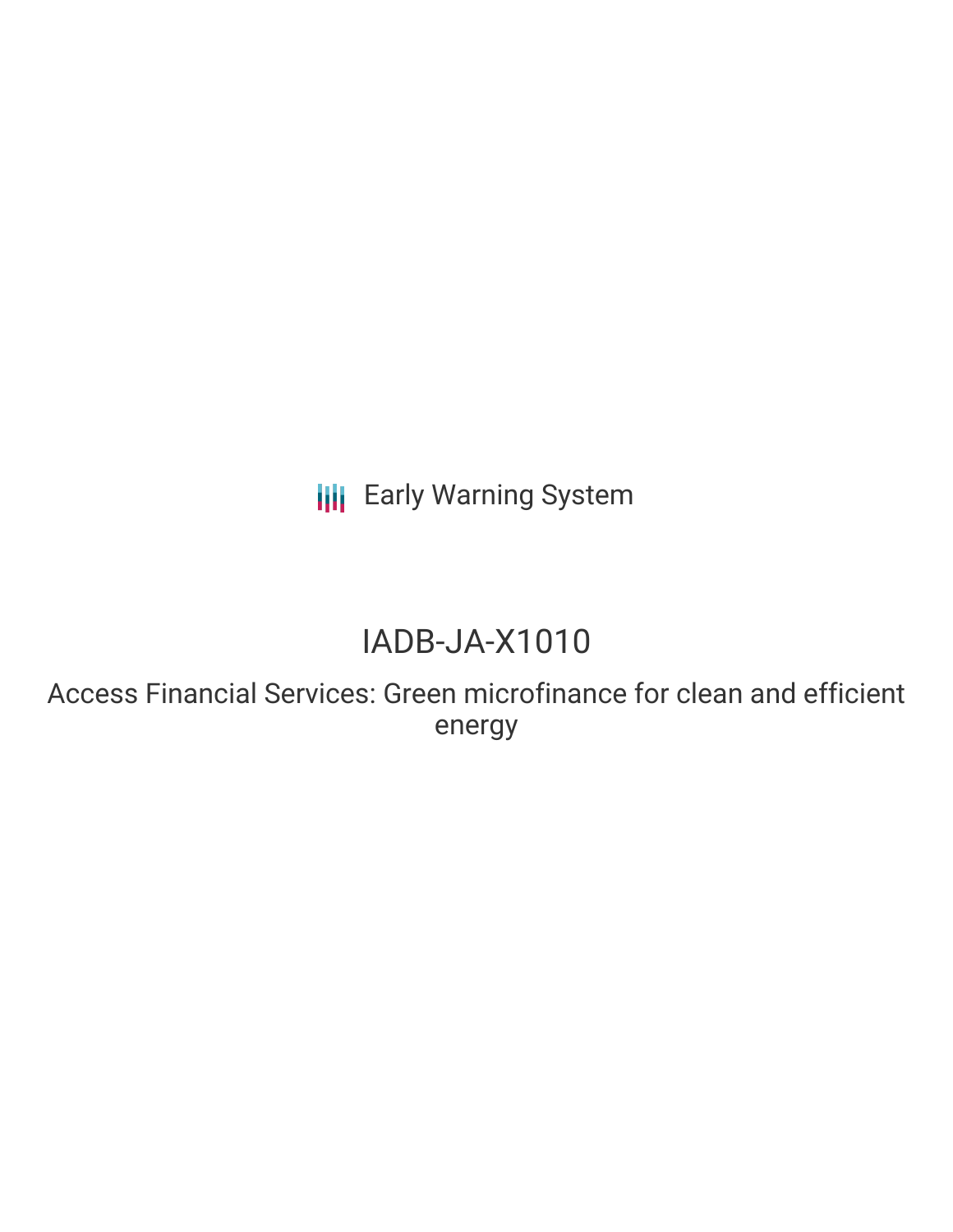

### **Quick Facts**

| <b>Countries</b>               | Jamaica                                          |
|--------------------------------|--------------------------------------------------|
| <b>Specific Location</b>       | Kingston, St. Catherine, Manchester, Montego Bay |
| <b>Financial Institutions</b>  | Inter-American Development Bank (IADB)           |
| <b>Status</b>                  | Active                                           |
| <b>Bank Risk Rating</b>        | C                                                |
| <b>Voting Date</b>             | 2015-07-23                                       |
| <b>Borrower</b>                | <b>Access Financial Services Limited</b>         |
| <b>Sectors</b>                 | Energy                                           |
| Investment Type(s)             | Grant                                            |
| <b>Investment Amount (USD)</b> | $$0.28$ million                                  |
| <b>Project Cost (USD)</b>      | $$0.41$ million                                  |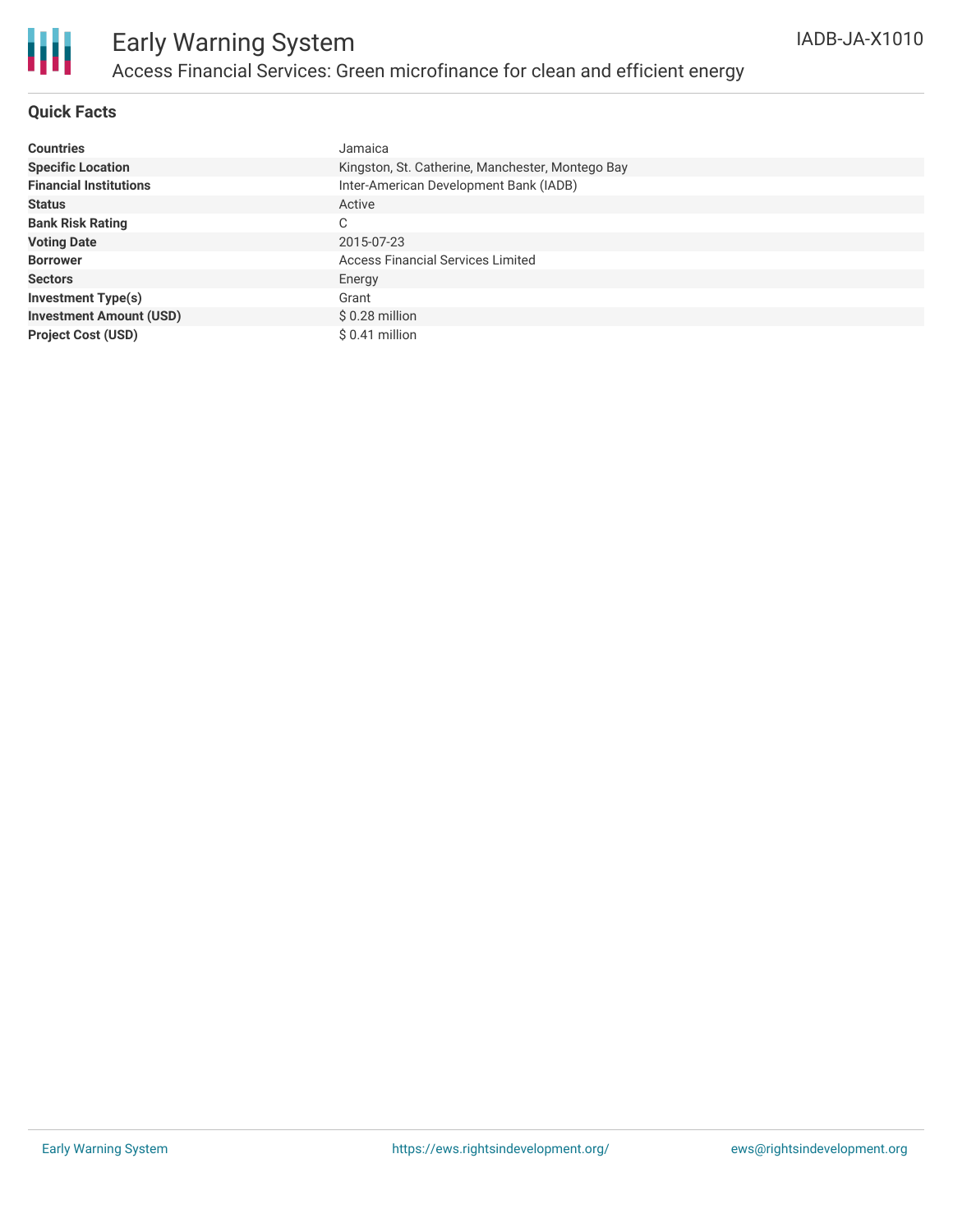

#### **Project Description**

The EcoMicro project will support the microfinance institution Access Financial Services Limited (AFSL) with technical assistance to develop a new green financial product. The product will be targeted to low-income households and micro, small and medium enterprises (MSMEs) across Jamaica.

The project goal is to increase MSMEs' competitiveness and to increase low-income households' disposable income through better management of energy costs. The purpose will be to develop MSMEs and low-income households' use of green finance product for clean and efficient energy solutions that can reduce operational costs through energy savings.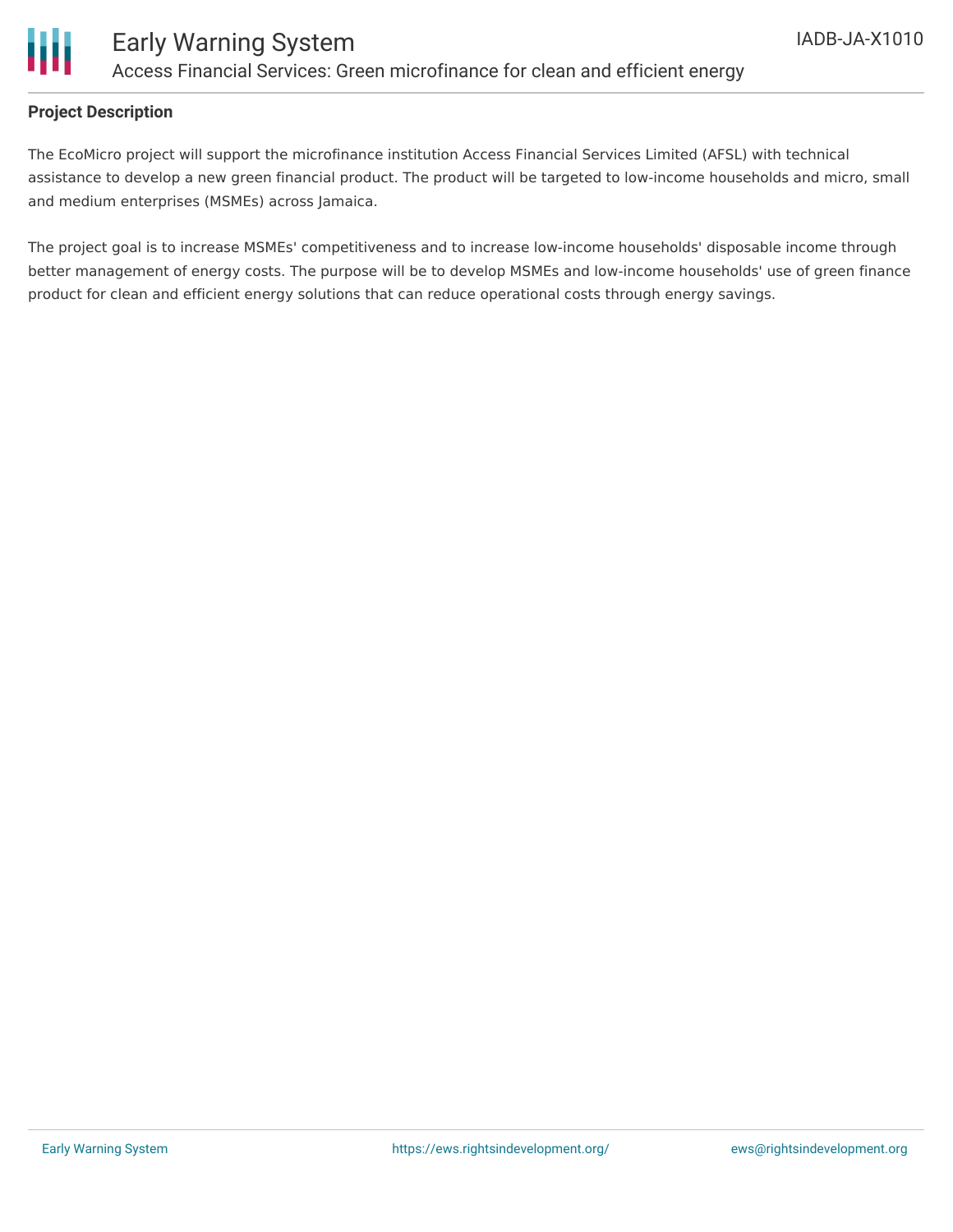

#### **Investment Description**

• Inter-American Development Bank (IADB)

The IADB's Multilateral Investment Fund (MIF) in partnership with the Nordic Development Fund, through the EcoMicro facility, will provide technical assistance to AFSL. The consulting firm Frankfurt School of Finance and Management will work with AFSL to develop the green finance product.

The Technical Cooperation will cost US \$413,700. US \$284,000 will be funded by the IADB, and US \$129,700 through country counterpart financing.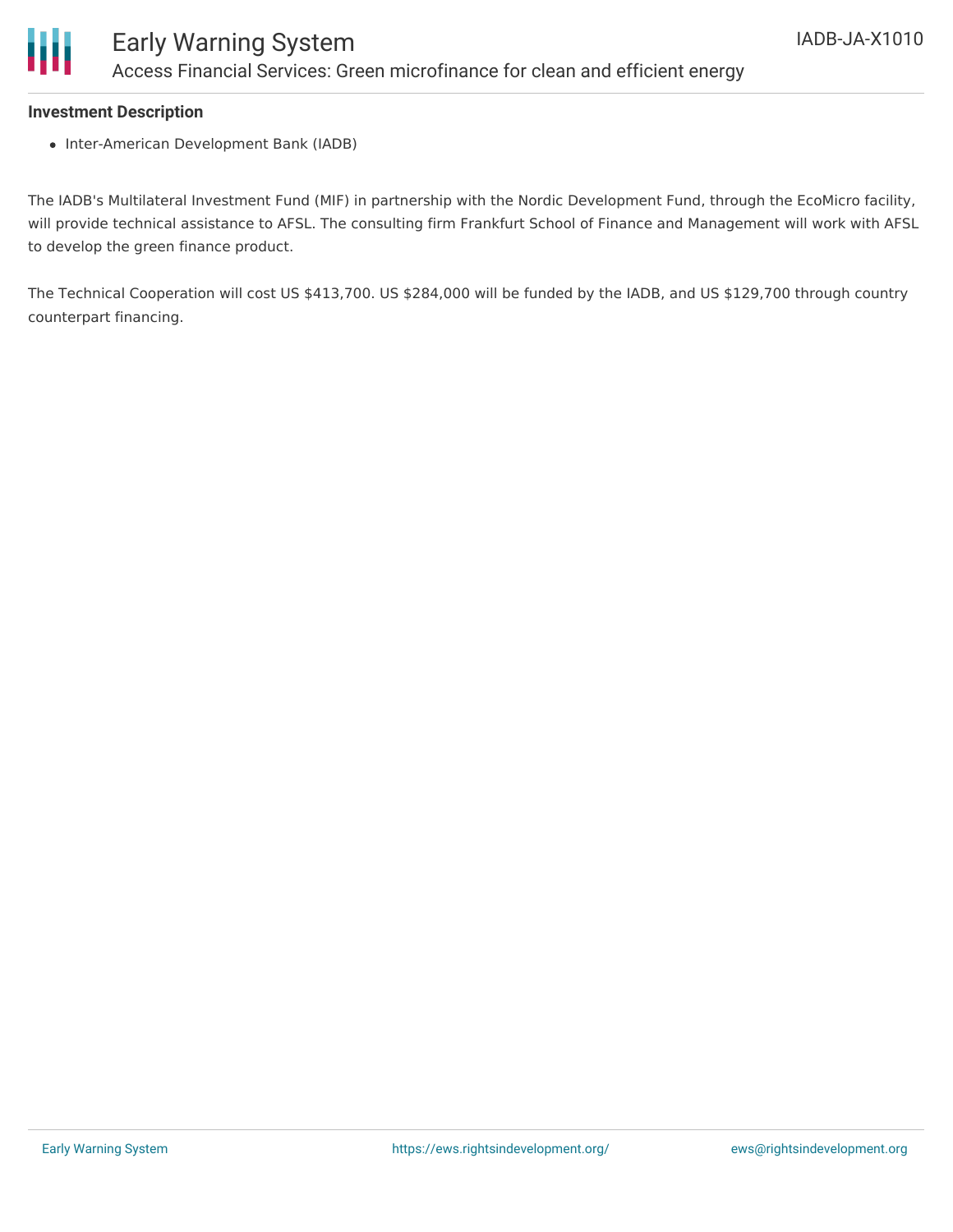

#### **Contact Information**

ACCOUNTABILITY MECHANISM OF IADB

The Independent Consultation and Investigation Mechanism (MICI) is the independent complaint mechanism and fact-finding body for people who have been or are likely to be adversely affected by an Inter-American Development Bank (IDB) or Inter-American Investment Corporation (IIC)-funded project. If you submit a complaint to MICI, they may assist you in addressing the problems you raised through a dispute-resolution process with those implementing the project and/or through an investigation to assess whether the IDB or IIC is following its own policies for preventing or mitigating harm to people or the environment. You can submit a complaint by sending an email to MICI@iadb.org. You can learn more about the MICI and how to file a complaint at http://www.iadb.org/en/mici/mici,1752.html (in English) or http://www.iadb.org/es/mici/mici,1752.html (Spanish).